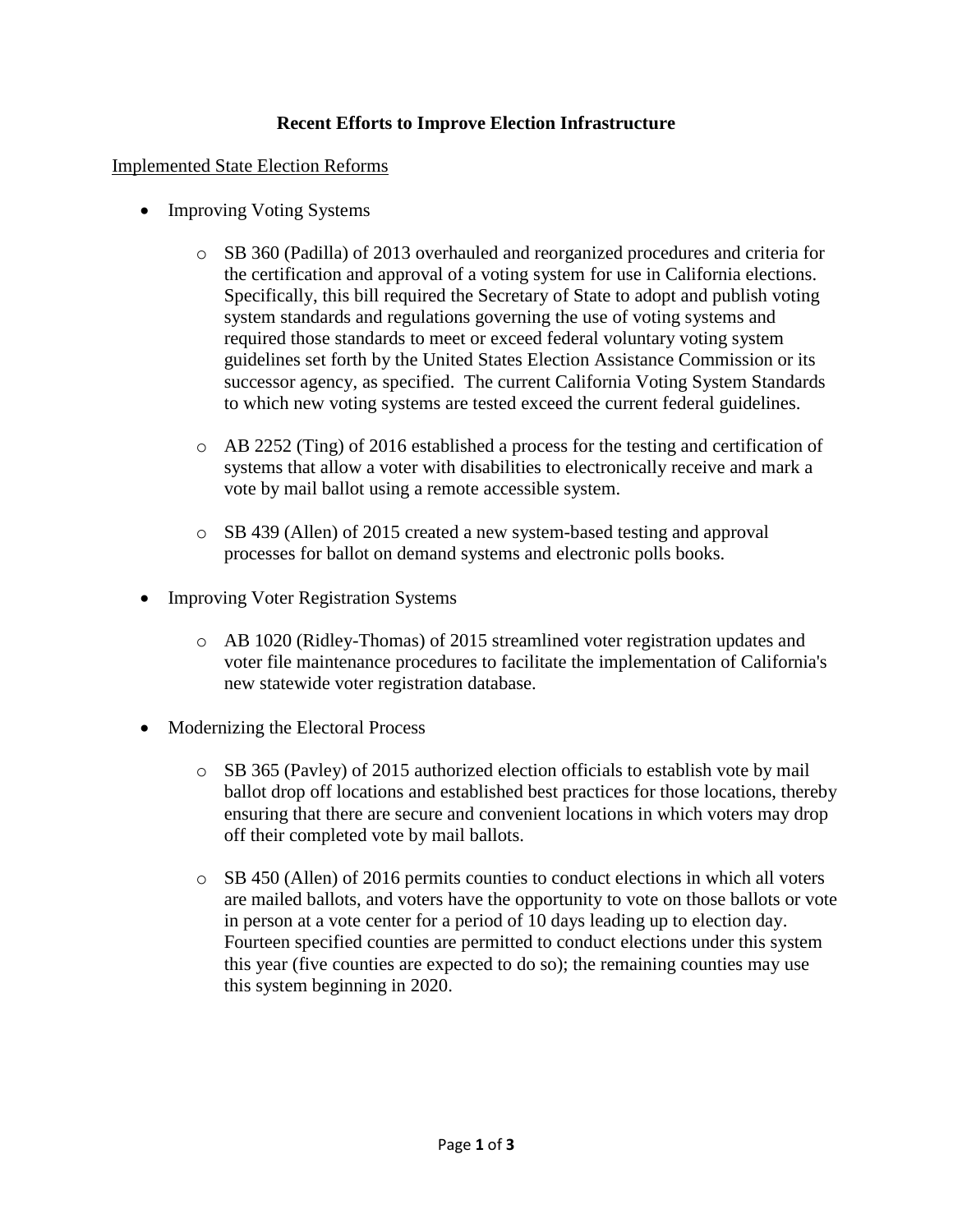- Increasing Voter Confidence in the Electoral Process
	- $\circ$  AB 44 (Mullin) of 2015 provided for state-funded manual recounts of ballots cast in close races for statewide office, and required the Secretary of State to adopt regulations governing recounts.

# Pending State Election Reforms

- AB 668 (Gonzalez-Fletcher) of 2017 would place a \$450 million bond act on the June 5, 2018, statewide primary election ballot and authorizes the use of those bond funds for the purchase of specified voting equipment and related technology.
- AB 2352 (Low) of 2018 would require a county elections official to document reportable errors and submit specified information about these errors to the Secretary of State. Additionally, this bill would require the Secretary of State to adopt regulations establishing which errors in election administration constitute "reportable errors."

### Governor's 2018-2019 Budget Proposal

• The Governor's 2018-2019 budget proposes \$134 million in one-time General Fund spending to purchase new equipment for county voting systems. This equipment includes hardware, software, and initial licensing to replace existing systems and technology. Under the proposal, counties would provide a dollar-for-dollar match to receive the state funding.

### Pending Federal Election Reforms

- S. 2035 (2017), introduced by Senators Martin Heinrich (D-N.M.) and Susan Collins (R-Maine), establishes the Securing America's Voting Equipment Act which is a multifaceted election cybersecurity bill that includes codifying former Department of Homeland Security Secretary Jeh Johnson's declaration that elections are critical infrastructure, providing direct assistance to the states through a grant program to upgrade election infrastructure that has been demonstrated to be unsecure, and establishing a reward program in partnership with election system vendors known as a bug bounty program, to incentivize private researchers to root out security flaws in those systems.
- S. 2261 (2017), introduced by Senators James Lankford (R-Okla.), Susan Collins (R-Maine), Lindsey Graham (R-S.C.), Amy Klobuchar (D-Minn.), Kamala Harris (D-Calif.), and Martin Heinrich (D-N.M.), establishes the Secure Elections Act which would authorize block grants for states to upgrade outdated voting technology, create a program for an independent panel of experts to develop cybersecurity guidelines for election systems that states can implement if they choose, and offer states resources to implement the recommendations.